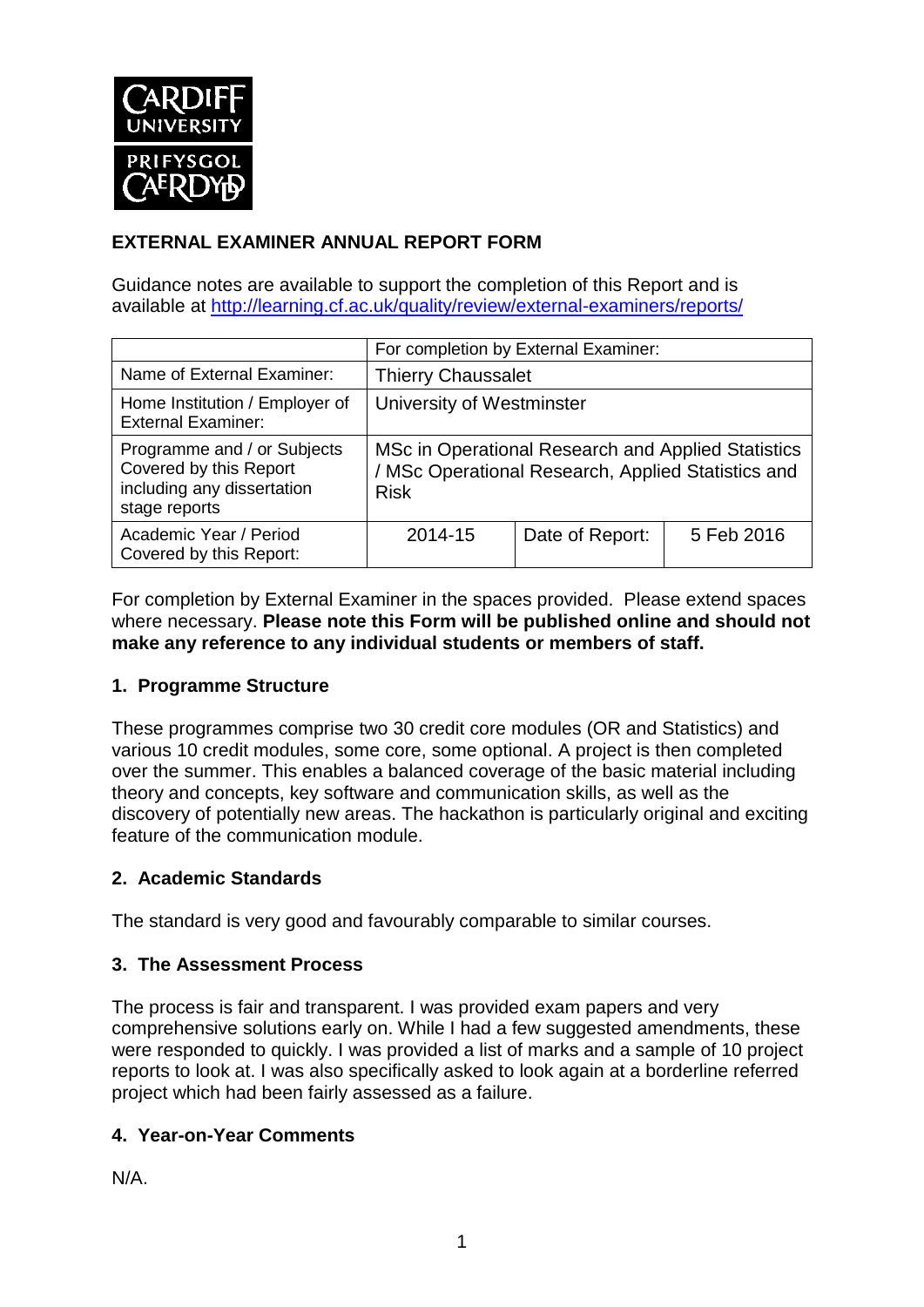# **5. Preparation / Induction Activity (for new External Examiners only)**

I have been briefed by the course leader.

## **6. Noteworthy Practice and Enhancement**

As mentioned above, the Python hackathon is a noteworthy feature which should be commended and could possibly be rolled over to other courses (in other subject areas, e.g. computer science, games, etc.), where applicable.

## **7. Appointment Overview (for retiring External Examiners only)**

N/A.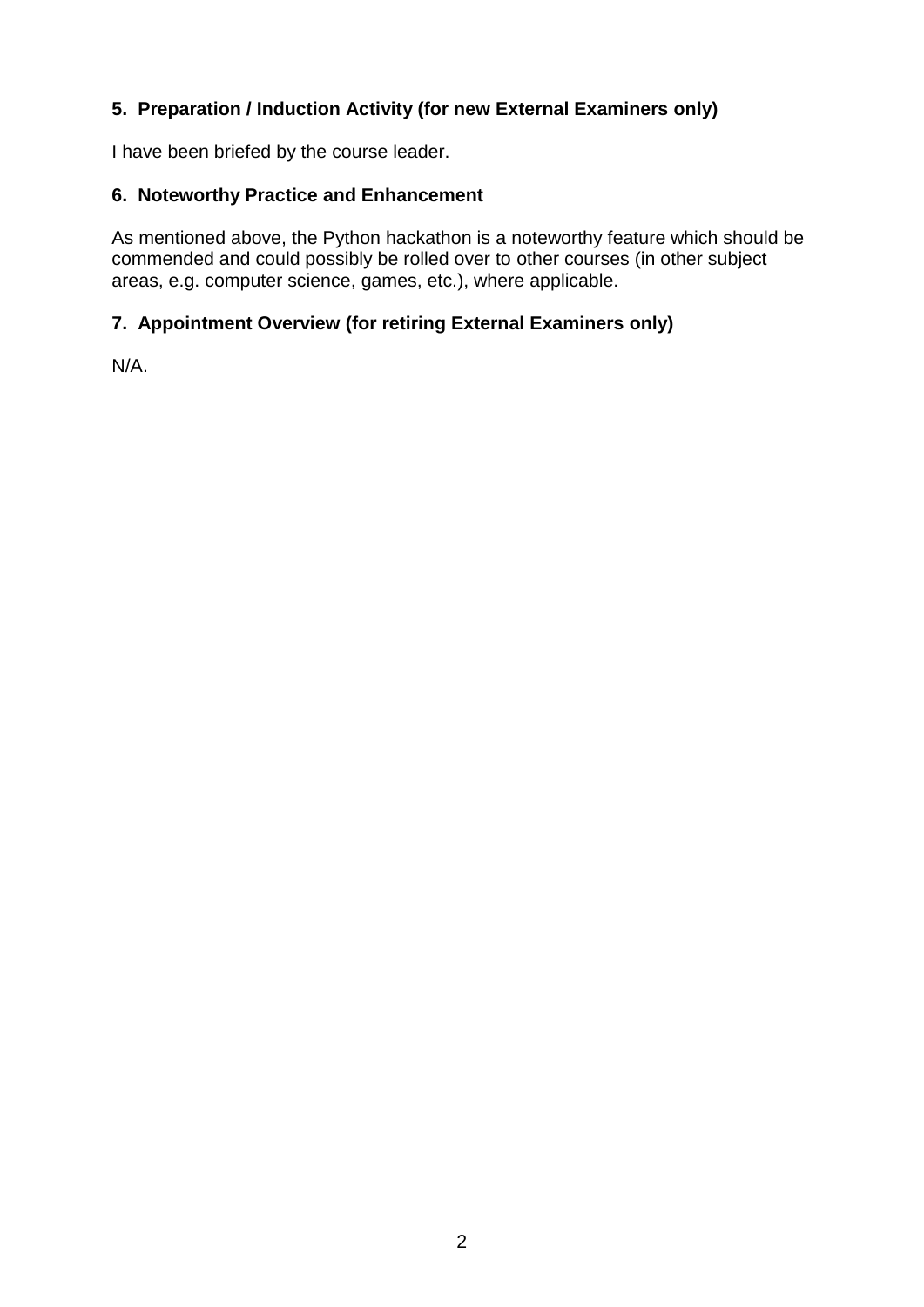# **8. Annual Report Checklist**

Please include appropriate comments within Sections 1-7 above for any answer of 'No'.

|                                          |                                                                                                                                                             | <b>Yes</b><br>(Y) | <b>No</b><br>(N) | N/A<br>(N/A) |
|------------------------------------------|-------------------------------------------------------------------------------------------------------------------------------------------------------------|-------------------|------------------|--------------|
| <b>Programme/Course Information</b>      |                                                                                                                                                             |                   |                  |              |
| 8.1                                      | Did you receive sufficient information about the Programme and<br>its contents, learning outcomes and assessments?                                          | Y                 |                  |              |
| 8.2                                      | Were you asked to comment on any changes to the assessment<br>of the Programme?                                                                             |                   |                  | N/A          |
| <b>Draft Examination Question Papers</b> |                                                                                                                                                             |                   |                  |              |
| 8.3                                      | Were you asked to approve all examination papers contributing<br>to the final award?                                                                        | Y                 |                  |              |
| 8.4                                      | Were the nature, spread and level of the questions appropriate?                                                                                             | Y                 |                  |              |
| 8.5                                      | Were suitable arrangements made to consider your comments?                                                                                                  | Y                 |                  |              |
|                                          | <b>Marking Examination Scripts</b>                                                                                                                          |                   |                  |              |
| 8.6                                      | Did you receive a sufficient number of scripts to be able to assess<br>whether the internal marking and classifications were appropriate<br>and consistent? | Y                 |                  |              |
| 8.7                                      | Was the general standard and consistency of marking<br>appropriate?                                                                                         | Y                 |                  |              |
| 8.8                                      | Were the scripts marked in such a way as to enable you to see<br>the reasons for the award of given marks?                                                  | Y                 |                  |              |
| 8.9                                      | Were you satisfied with the standard and consistency of marking<br>applied by the internal examiners?                                                       | Y                 |                  |              |
| 8.10                                     | In your judgement, did you have the opportunity to examine a<br>sufficient cross-section of candidates' work contributing to the<br>final assessment?       | Y                 |                  |              |
|                                          | <b>Coursework and Practical Assessments</b>                                                                                                                 |                   |                  |              |
| 8.11                                     | Was the choice of subjects for coursework and / or practical<br>assessments appropriate?                                                                    | Y                 |                  |              |
| 8.12                                     | Were you afforded access to an appropriate sample of<br>coursework and / or practical assessments?                                                          | Y                 |                  |              |
| 8.13                                     | Was the method and general standard of assessment<br>appropriate?                                                                                           | Y                 |                  |              |
| 8.14                                     | Is sufficient feedback provided to students on their assessed<br>work?                                                                                      | Y                 |                  |              |
|                                          | <b>Clinical Examinations (if applicable)</b>                                                                                                                |                   |                  |              |
| 8.15                                     | Were satisfactory arrangements made for the conduct of clinical<br>assessments?                                                                             |                   |                  | N/A          |
|                                          | <b>Sampling of Work</b>                                                                                                                                     |                   |                  |              |
| 8.16                                     | Were you afforded sufficient time to consider samples of<br>assessed work?                                                                                  | Y                 |                  |              |
|                                          | <b>Examining Board Meeting</b>                                                                                                                              |                   |                  |              |